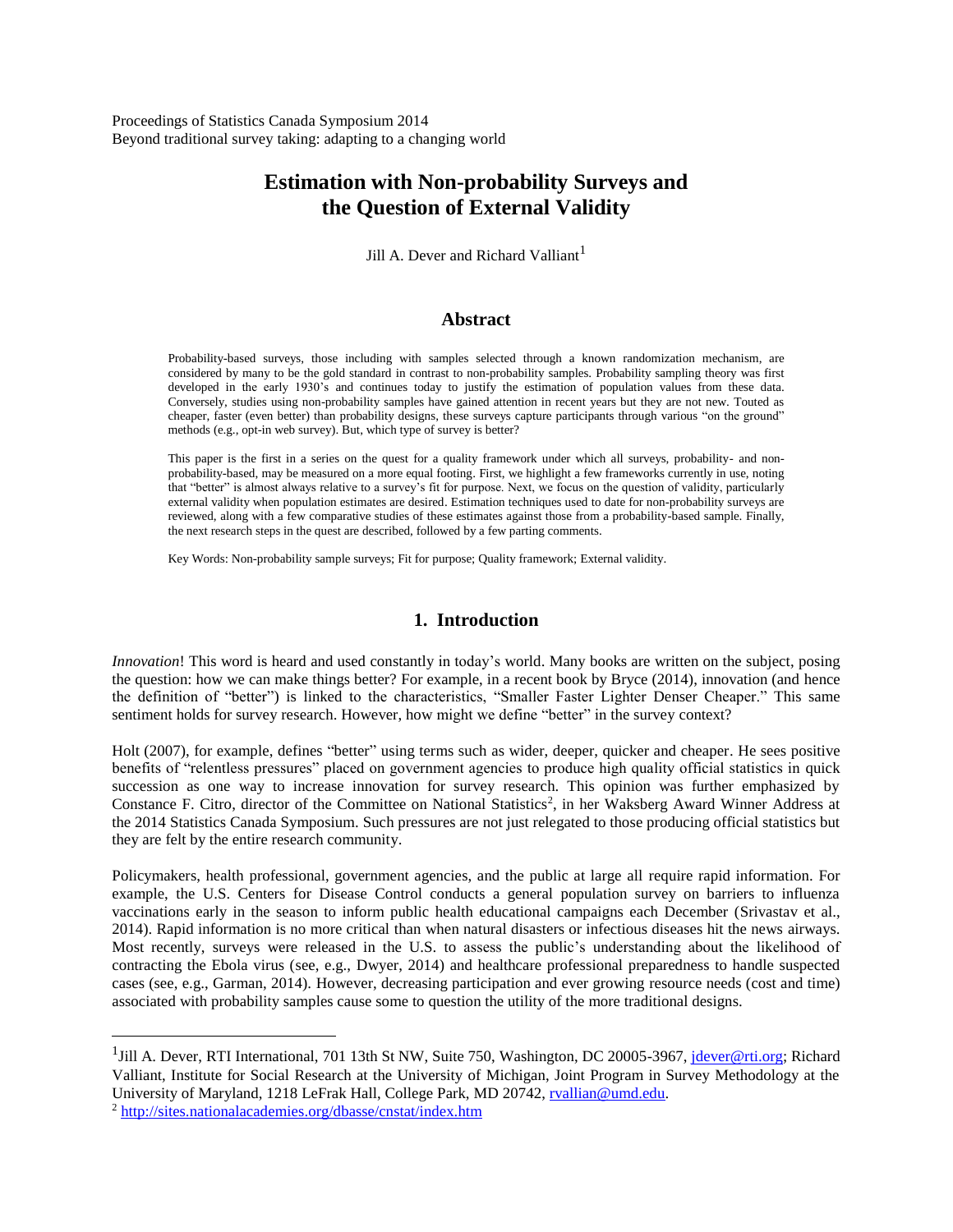One answer researchers have given to this call for innovation is the non-probability sample survey. The use of nonprobability samples has a long history, as noted in Smith (1976). Touted as cheaper, faster (even better) than studies with probability-based samples, these surveys capture participants through various "on the ground" methods (e.g., opt-in web survey). One extreme case of a convenience sample that predicted the outcome of the 2012 U.S. presidential election well was of Xbox gaming console users (Wang, et al. 2015). Favorable results such as this encourage some people to believe that probability sampling could be jettisoned entirely. But, are we trading quality or generalizability (i.e., external validity) in this quest for quicker, cheaper data? We contend that the answer to this question is complicated ("it depends" if you will). Or, as the Statistics Canada (2009) Quality Guidelines states "quality is relative, not absolute."

The answer depends on a variety of existing quality measures reviewed in the first section of our paper. Next, we discuss two important dimensions within the fit-for-purpose paradigm and note some complicating factors for nonprobability surveys (section 3). Techniques currently in use to produce estimates from non-probability surveys are summarized in section 4 to frame the issues. Where relevant, mixed results from these methods when compared against their probability-based counterpart are noted (section 5). We highlight a few questions that need to be addressed in future research (section 6) and conclude by summarizing our thoughts.

## **2. Survey Quality**

Art for some people cannot be easily defined, but they know it when they see it. In the past, the same could be said for survey quality. Some researchers initially worked to identify one overarching quality measure that was easily comparable across surveys. But, such an endeavor has proven difficult. Take, for example, the response rate. Groves & Peytcheva (2008) demonstrated that the response rate is not necessarily a good surrogate measure for data quality because there is not always a strong correlation between a low rate and the increased presence of nonresponse bias in the data.

Statistics Canada (2009) Quality Guidelines notes, "During the past twenty years, statistical agencies have arrived at a consensus that the concept of *quality* of statistical information is multi-dimensional" (see also Biemer and Lyberg, 2003). However, not all quality dimensions are created equal. Enter the phrase – fit(ness) for purpose – into the survey researcher's vocabulary for the development of study designs (Baker et al., 2013). This phrase has existed for a long time to describe quality (or lack thereof) in a variety of areas. Fit for purpose means that something is "good enough to do the job it was designed to do" [\(http://www.macmillandictionaryblog.com/\)](http://www.macmillandictionaryblog.com/) and "appropriate, and of a necessary standard, for its intended use" [\(http://en.wiktionary.org/\)](http://en.wiktionary.org/). The fit for purpose approach identifies (or at least should) which in a series of quality dimensions is most important. For example, a survey related to an infectious disease outbreak may prioritize real-time estimation over other dimensions.

In the next two sections, we review two quality frameworks from the literature to define the dimensions of fit for purpose. To date, these frameworks are primarily used for probability-based surveys. The last section briefly highlights some challenges with defining a comparable framework for non-probability surveys.

## **2.1 Statistics Canada Quality Assurance Framework**

Statistics Canada (2002) Quality Assurance Framework cites six interconnected measures of quality:

- Relevance data meets the needs specified by the client (e.g., funding agency, research community, and the public).
- Accuracy data can be used to correctly measure target population as intended with acceptable levels of precision and accuracy.
- Timeliness data pertain to time period in question and are available when needed.
- Accessibility data easily available using a suitable data collection mechanism with reasonable cost.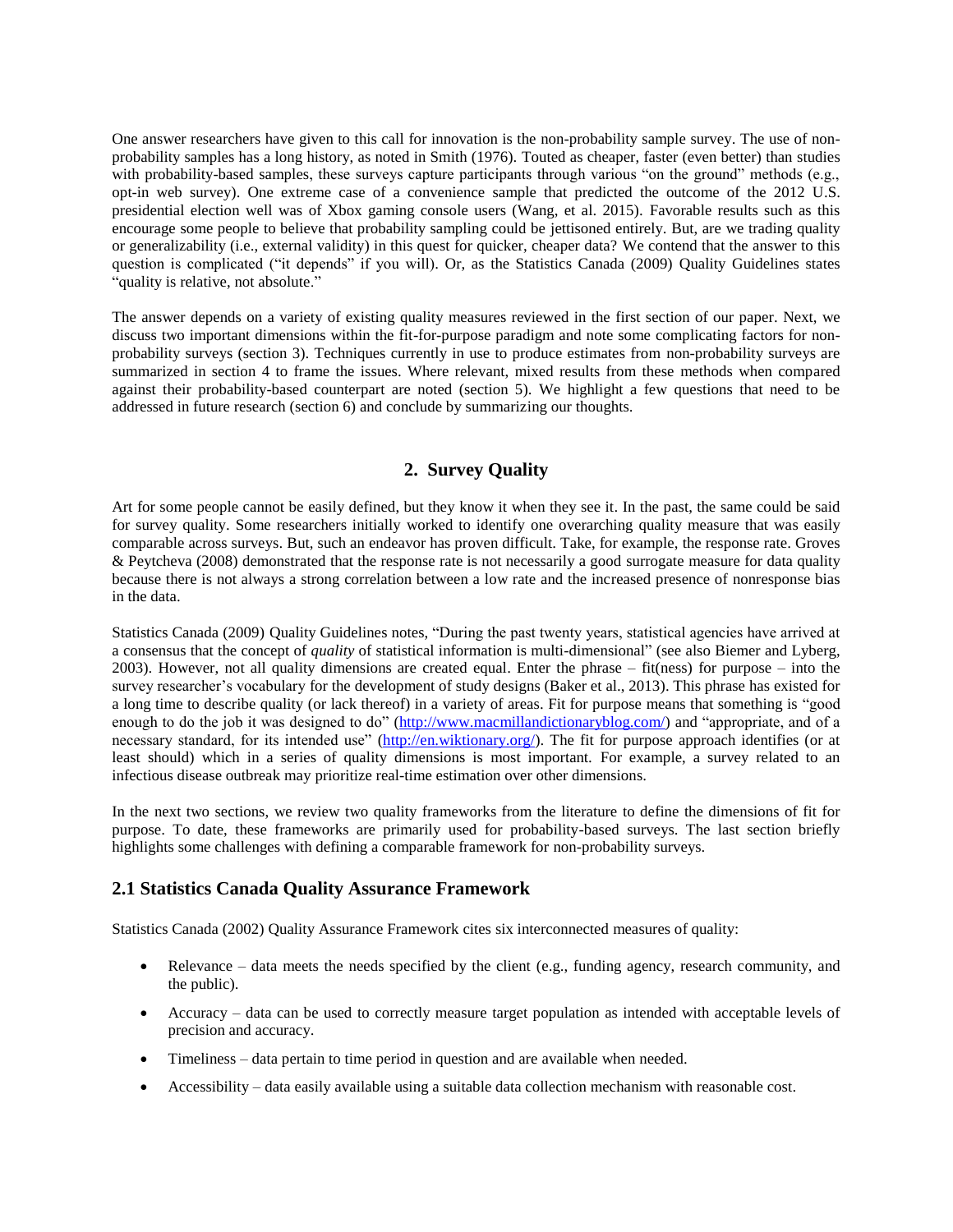- Interpretability data/survey design is easily understood.
- Coherence consistency with other data sources.

## **2.2 Total Survey Error Quality Framework**

Total survey error (TSE) encompasses the body of research oriented toward detection and treatment of a host of errors that can occur with surveys including the sampling errors and challenges associated with nonresponse. Biemer (2010) discusses a quality framework through the TSE lens that includes the six dimensions identified by Statistics Canada (section 2.1), along with three others:

- Credibility data are considered to be reliable.
- Comparability methodologies are consistent across similar studies.
- Completeness data are available to meet analytic objectives without "undue burden on respondents."

## **2.3 Quality Frameworks for Non-probability Surveys**

Baker et al. (2013), for example, discuss a few challenges for assessing the quality of non-probability surveys. For example, with many non-probability surveys the sampling frame is non-existent and therefore not available for scrutiny by the research community. We provide additional thoughts below on a few dimensions listed previously:

- Accuracy/comparability estimates from non-probability surveys have sometimes matched comparable estimates from other sources and sometimes not (see section 4 for this discussion).
- Coherence challenges with explaining inconsistencies with other data sources is an issue for both probability and non-probability surveys.
- Credibility the reliability for surveys in general come in to question if the validity of the data is not justified or if the level of nonparticipation (if known) is deemed excessive by the research community.

Words such as timeliness, accessibility, and completeness are sometimes used to justify the choice of a nonprobability survey over one with a defined random sampling mechanism.

## **3. Generalization of Survey Estimates**

More and more, study designs (i.e., a combination of the essential survey conditions like the sampling design, data collection mode, and the like [Hansen et al., 1961]) are chosen to maximize a survey's fit for purpose. Two quality dimensions important to fit for purpose and of focus for this paper are validity and accuracy.

## **3.1 Validity**

Validity comes in two flavors and has a direct effect on the choice of the sampling design. The phrase *internally valid* (see, e.g., [http://www.edpsycinteractive.org/\)](http://www.edpsycinteractive.org/) suggests that all confounders were measured (and measured well) on your participants and are available for analyses. This phrase can be found throughout study literature on, for example, clinical trials. The label *externally valid* (see, e.g., [http://www.socialresearchmethods.net/\)](http://www.socialresearchmethods.net/) indicates that the study estimates are generalizable outside the sample, say to the population of interest, and in fact are reproducible.

Researchers using non-probability surveys are especially subject to criticism on the lack of external validity. One reason is that many of these studies do not have a sampling frame and hence lack a discernable link to the target population (see, e.g., Baker et al., 2013). Participants in the non-probability surveys may have been "captured" by coincidence and these same participants might not be accessible if the survey were administered again. One link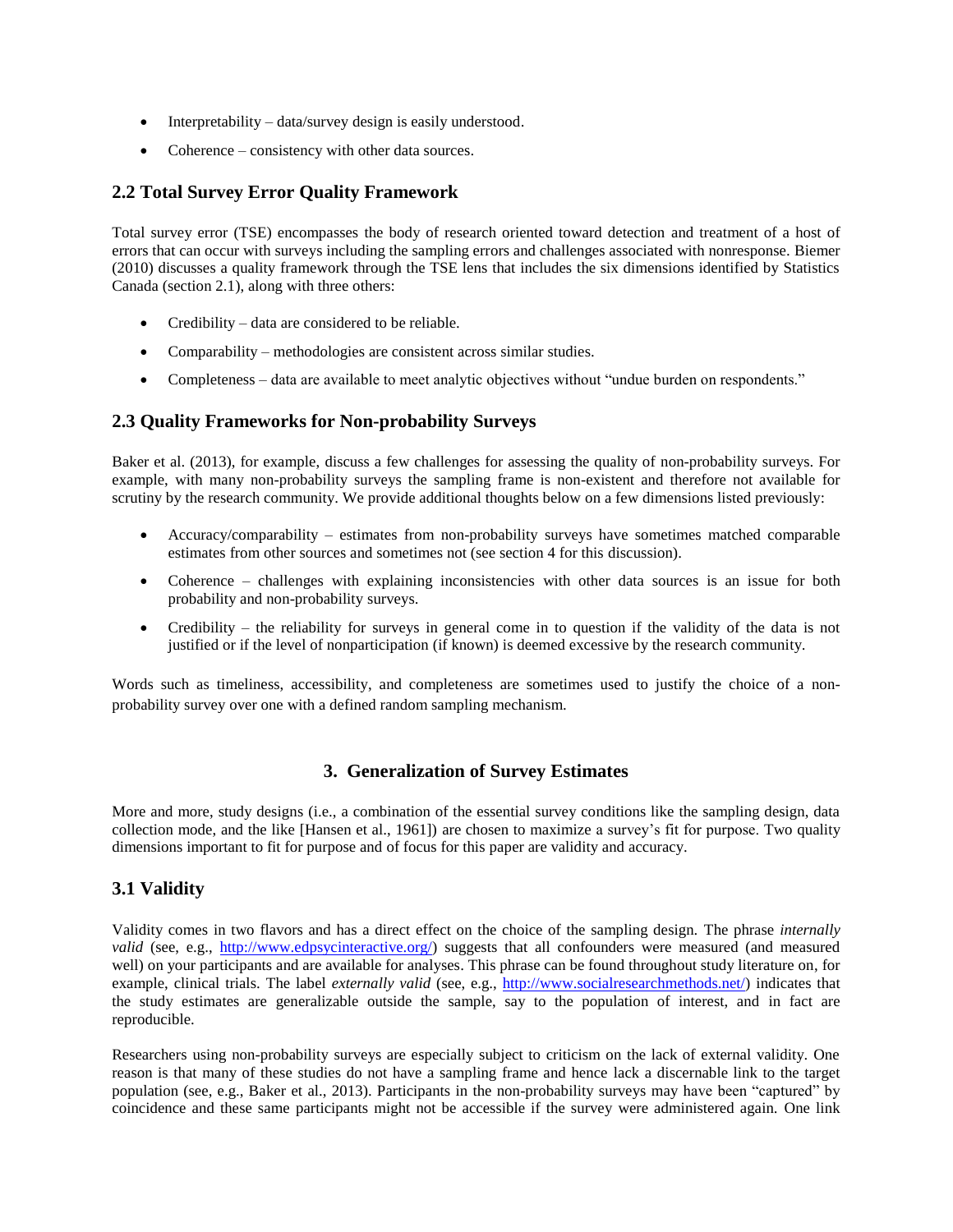from a non-probability sample to the population is the hope that a common model can be used to predict the values of analysis variables for both sets of units (e.g., see Valliant, et al. 2000). However, diagnosing whether a model(s) holds for both may be difficult or impossible. Hence, defense of the "reproducibility assumption" may be weak.

## **3.2 Accuracy**

Accuracy, a function of bias (squared) and precision, is the difference between the estimate and the (true) intended parameter of interest. In the survey world, an estimate is considered to be accurate if the mean square error  $(=\frac{1}{100})$ variance) is small. We briefly discuss precision for non-probability surveys in the next section and leave a more indepth examination for another day. This leaves bias.

To describe three components of survey bias, Valliant and Dever (2011) first define three populations: (1) the *target population* of interest for the study; (2) the *potential covered population* available by way of the essential survey conditions; and (3) the *actual covered population*, the portion of the target population that is recruited for the study through the essential survey conditions. For example, consider an opt-in web survey for a smoking cessation study. The target population may be defined as adults aged 18-29 who currently use cigarettes. The potential covered population would be those study-eligible individuals with internet access who visit the sites where study recruitment occurs; those actually covered would be the subset of the potential covered population who participate in the study.

Having specified the three populations, the authors then define three bias components as:

- Coverage bias difference between the target population and the potential covered population.
- Nonresponse / nonparticipation bias difference between the potential and actual covered populations.
- Selection bias difference between the target population and actual covered population.

The survey literature is full of studies to assess the level of coverage bias associated with certain sampling frames such as landline telephone numbers in the U.S. (see, e.g., Christian et al., 2010) and with certain data collection modes such as the internet (see, e.g., Dever et al., 2008). Many citations exist for adjusting probability-based weights for nonresponse bias (see, e.g., Kott, 2006). The term selection bias is found throughout the non-probability survey literature (see, e.g., Lee and Valliant, 2009) since for many studies characteristics of the nonparticipating (potential) sample members or even the percent of nonrespondents is unknown.

Many researchers using surveys with probability-based samples rely on design- or model-assisted theory and/or models to limit errors in the data to justify the design unbiasedness of the estimates (see, e.g., Särndal et al., 1992). For example, weight calibration can be used to minimize bias associated nonresponse and coverage (Kott, 2006). In the next section, we summarize adjustment techniques for non-probability surveys that at least attempt to correct for selection bias, along with a few studies that evaluate the utility of such procedures.

## **4. Estimation Methods for Non-probability Surveys**

Below we summarize some of the adjustment and estimation methods used to date to maximize the utility of data obtained from non-probability surveys. For convenience, we classify these methods as either model-based or pseudo design-based techniques.

## **4.1 Model-based Methods**

The first method is referred to as the *population-model approach*. Here, researchers use the survey data with in an established model for the population of interest. The assumptions needed for this approach, as discussed in many mathematical statistics textbooks, include a random sample from the population (i.e., data in the sample and the population follow the same model, which is true if data not included in the sample are missing at random [see, e.g., Valliant et al., 2013]), and any possible confounders are measured and included in the model. Though population estimates are generated, verification of the assumptions may not be discussed. Relevant examples of the population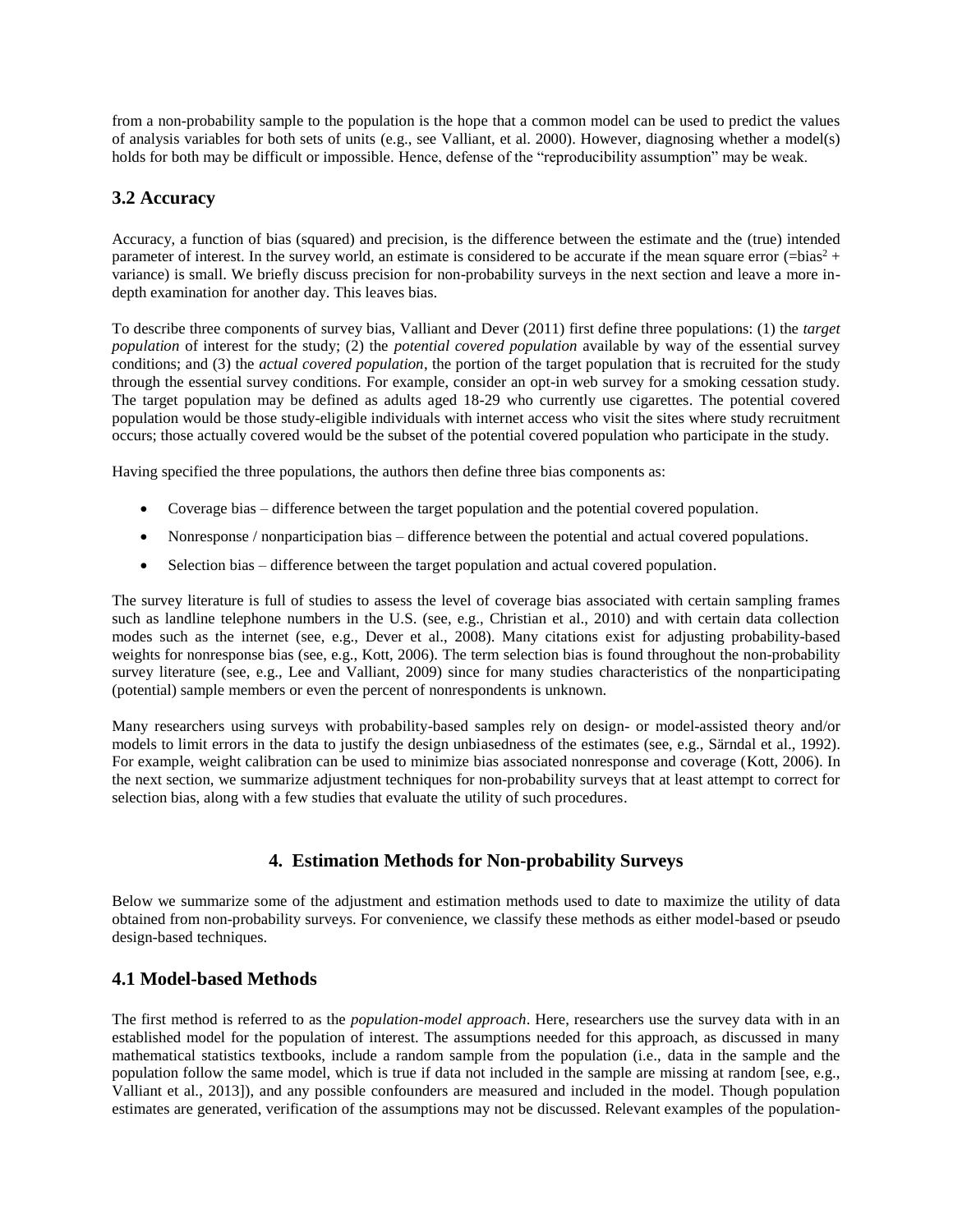model approach are too numerous to name in this short recitation. The theory for this approach is well established (Valliant et al. 2000); methods for diagnosing whether a model for a non-probability sample holds for the full population are not.

Another model-based method is known as a *Heckman model* (1979). Developed for economic modeling with observational data, the mechanism for inclusion in the study is estimated using an initial model. The resulting correction for selection bias is then included in a subsequent estimation model. This technique heavily relies on the assumption of normality in the underlying distribution to estimate selection bias. As with the first method, the assumption of randomly missing records from the sample holds here as well.

The last model-based approach we briefly comment on is *Bayesian modeling*. As with traditional Bayesian modeling or superpopulation modeling, the units in the population and the sample must follow the same model. Priors on model parameters can lead to richer classes of estimators than if no priors are used. To date this approach is not widely used but is gaining interest (see, e.g., Little, 2004; Roshwalb et al., 2012).

Before we conclude our brief discussion of model-based methods for non-probability surveys, we must address the issue of missing at random. Some surveys with undefinable randomization mechanisms come with claims that the non-participants are missing at random because the demographic distributions align with the population of interest. However, as discussed in Dever et al., (2008), demographic information may not be an effective litmus test (or weight adjustment) for the needed missingness. Tests for not missing at random do exist but currently only for surveys with a random sample (Pfeffermann and Sikov, 2011).

## **4.2 Pseudo Design-based Estimation**

The missing at random assumption is also used within what we call pseudo design-based estimation. Here, researchers use data from a survey without a "defined" random sampling mechanism and treat them as if there were collected from a *(stratified) simple random sample* (see, e.g., Thompson, 2002). In other words, the non-probability survey is reclassified as having a simplistic single-stage sampling design when in many cases there was no frame from which to draw such a sample. The base weights, generally set to a value of one, are calibrated to population totals (Loosveldt and Sonck 2008). The calibrated analysis weights are then used with the data and traditional Horvitz-Thompson estimators (1952) to calculate population statistics (Deville and Särndal, 1992). This method can also be considered as model-based in the sense that the calibrating variables imply a model that must hold for both the sample and nonsample parts of the population.

The next technique is known as the *propensity score adjustment* method and is based on the work by Rosenbaum and Rubin (1983) for observational studies. Adapted for survey research, a non-probability sample is combined with a (reference) probability sample to estimate the propensity of being a non-probability survey respondent. The inverse of the propensity is used either directly to form the analysis weight or indirectly to form poststrata (see, e.g., Lee & Valliant 2009). Again, the analysis weight may be calibrated to population totals and the calibrated analysis weight used to create Horvitz-Thompson like estimates.

## **5. Comparative Studies**

Historically, the literature to document the utility of adjustments for non-probability sample surveys is sparse but the tide is turning. For example, Tourangeau et al. (2013) examined eight opt-in (volunteer) web panels using weight adjustment techniques and report that the results were mixed. In general, adjustments removed only part of the selection bias and in some cases actually increased the bias relative to the unadjusted estimates. Benefits of the adjustment also varied widely by type of analysis variable. Yeager et al. (2011) had similar mixed results for the comparison of an RDD survey with a non-probability internet survey.

Valliant and Dever (2011) summarize the assumptions required to adapt the Rosenbaum and Rubin (1983) methodology to the world of surveys for the propensity score adjustment method. Namely, both surveys need to include randomly chosen participants where nonparticipants are missing at random, and samples for both surveys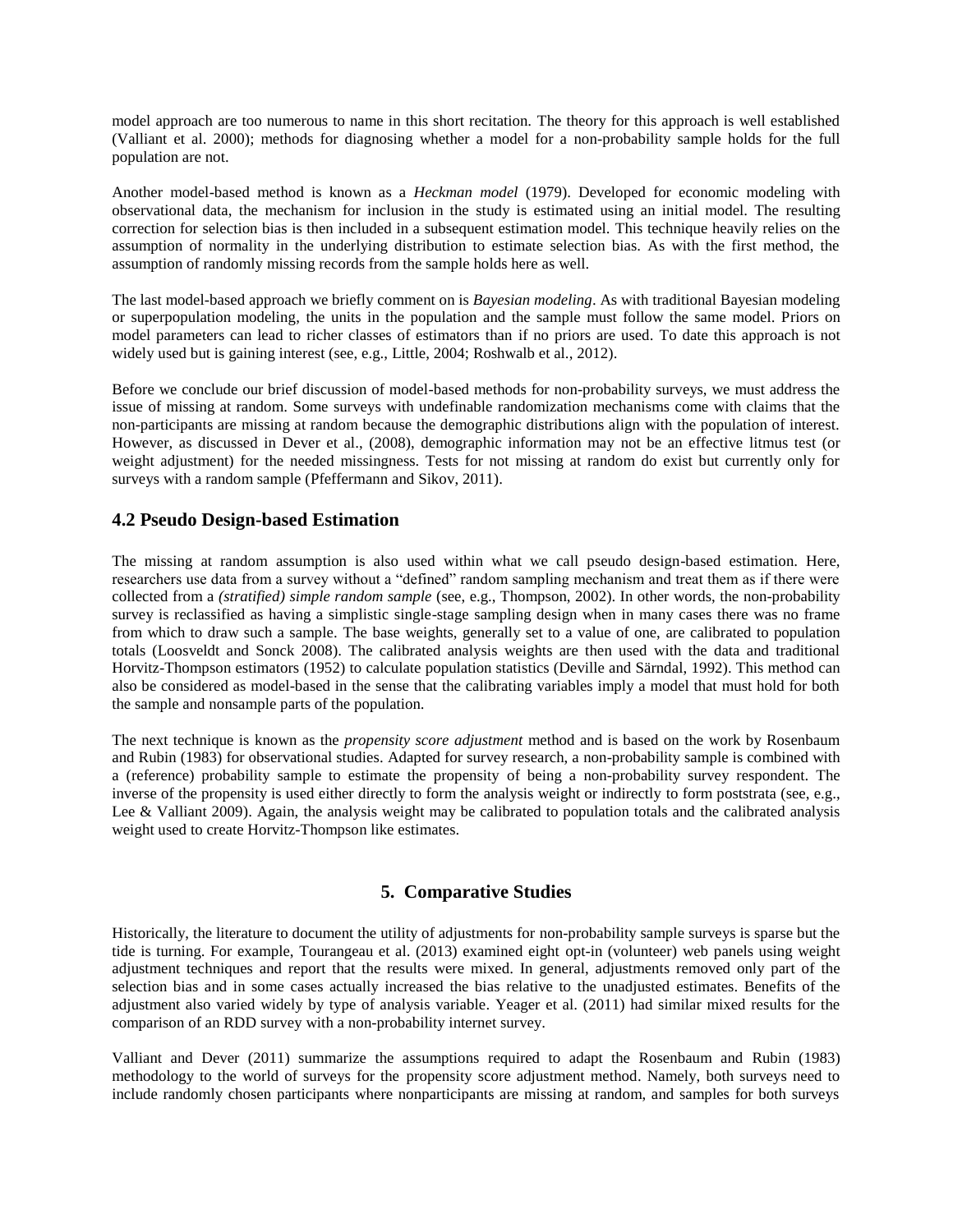cannot overlap. The latter is noted as a clear violation for most if not all non-probability-reference survey situation. The authors noted that the analysis weights for the reference survey were required in the estimation of the propensity scores to minimize selection bias. Research is still needed to determine the best input weight for the non-probability sample for propensity score methods.

#### **6. Future Research**

Other comparative studies exist in the literature suggesting mixed results for the external validity of non-probabilitybased estimates both within and across the surveys assessed. Future research may include the daunting task of determining when non-probability estimates work well. Valliant (2013) suggests that models may be an important tool in answering this mystery. Also, the answer must include a quality framework for all surveys designed toward the fit for purpose goals.

Notably, survey researchers interested in defining the appropriate place (if one exists) for sample surveys without a defined random sampling mechanism (i.e., without a probability-based sample) have much work to do. We define for goals for future research in terms of a series of questions, some of which we hope to add to the knowledge base soon.

- (1) Do quality dimensions exist to appropriately compare probability and non-probability surveys, and nonprobability surveys against each other?
- (2) Are there criteria for relabeling a probability survey as non-probability based on, e.g., low response rates, and hence switching to this new quality framework?
- (3) Within the quality framework, how might we define a set of standard criteria for "accepting" statistics from a non-probability survey as population estimates?

Of potential relevance to (3) are balance measures which have been proposed for the study of nonresponse (Särndal and Lundquist 2014) and have a key role in optimality in the model-based approach (Royall 1992).

#### **7. Conclusion**

Innovation has brought survey research a long way and will continue to do so in the future. Non-probability surveys are seen by some as an innovative way to address growing pressures for cheaper, faster data especially as nonresponse to probability surveys is ever increasing. Many questions and much debate exist, however, on whether non-probability surveys are just a quick fix and not a real solution. This article is the first in a series to define solutions and an associated quality framework for all surveys in terms of a study's fit for purpose. Here, we summarize the mixed results obtained from research on non-probability surveys to date to frame the discussion. Much work is still needed, but have we ever backed down from a challenge?

#### **References**

- Baker, R., Brick, J. M., Bates, N. A., Battaglia, M., Couper, M. P., Dever, J. A., et al. (2013), "Summary report of the AAPOR task force on non-probability sampling", *Journal of Survey Statistics and Methodology*, 1, pp. 90–143.
- Biemer, P. P. (2010), "Total Survey Error: Design, Implementation, and Evaluation", *Public Opinion Quarterly*, 74(5), pp. 817–848.

Biemer, P. P. and Lyberg, L. E. (2003), *Introduction to Survey Quality*, New Jersey: John Wiley & Sons, Inc.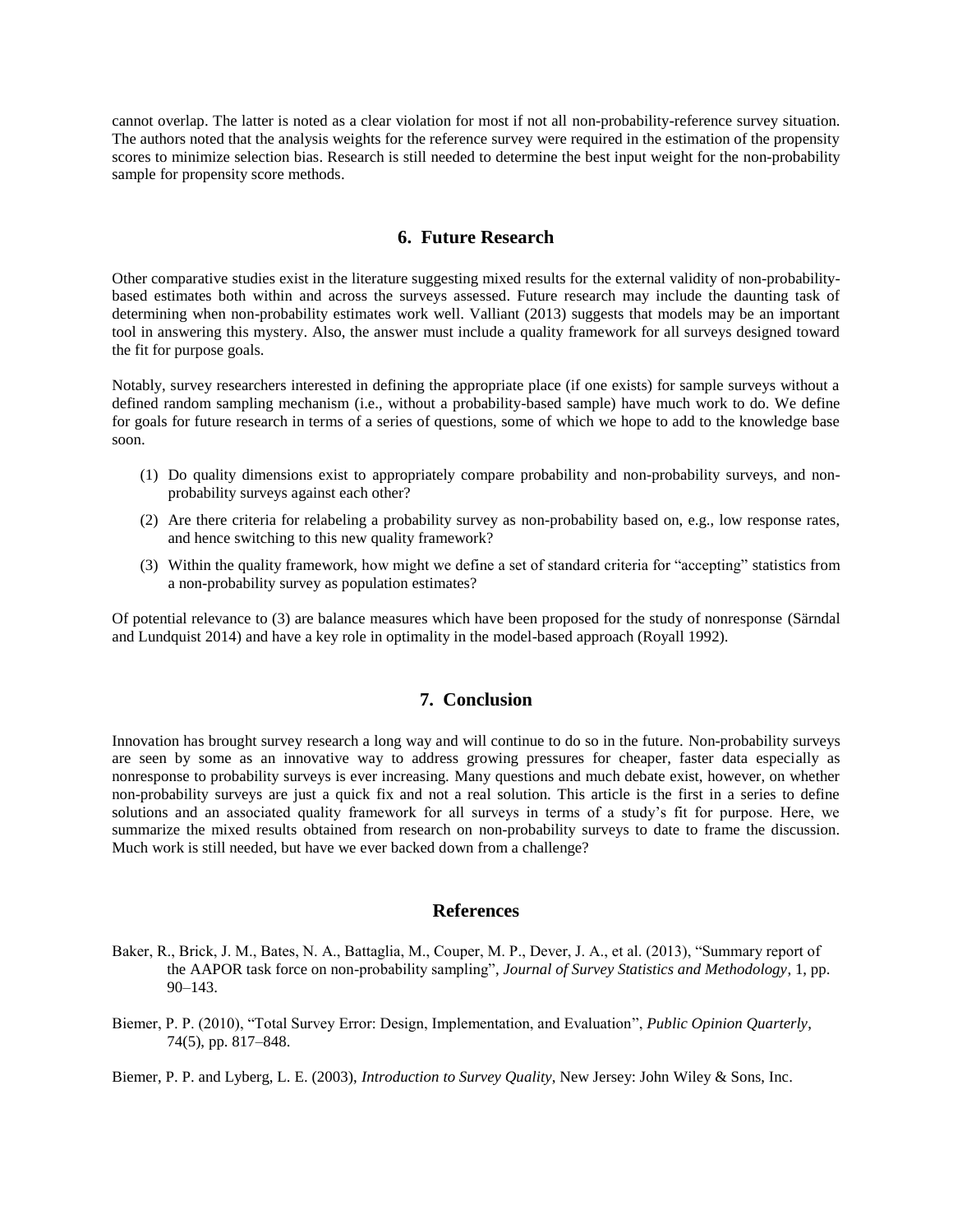- Bryce, R. (2014), *Smaller Faster Lighter Denser Cheaper: How Innovation Keeps Proving the Catastrophists Wrong*, New York: PublicAffairs*TM*.
- Christian, L., Keeter, S., Purcell, K. and Smith, A. (2010), "Assessing the Cell Phone Challenge", Pew Research Center report available at [http://www.pewresearch.org/2010/05/20/assessing-the-cell-phone-challenge/.](http://www.pewresearch.org/2010/05/20/assessing-the-cell-phone-challenge/)
- Dever, J.A., Rafferty, A., and Valliant, R. (2008), "Internet Surveys: Can Statistical Adjustments Eliminate Coverage Bias?" *Survey Research Methods*, 2(2), pp. 47-62.
- Deville, J.-C. and Särndal, C.-E. (1992), "Calibration estimators in survey sampling", *Journal of the American Statistical Association*, 87, pp. 376-382.
- Dwyer, M. (2014), "Poll finds many in U.S. lack knowledge about Ebola and its transmission", Harvard School of Public Health press release (August 21, 2014) available at [http://www.hsph.harvard.edu/news/press](http://www.hsph.harvard.edu/news/press-releases/poll-finds-many-in-us-lack-knowledge-about-ebola/)[releases/poll-finds-many-in-us-lack-knowledge-about-ebola/.](http://www.hsph.harvard.edu/news/press-releases/poll-finds-many-in-us-lack-knowledge-about-ebola/)
- Garman, L. (2014), "APIC [Association for Professionals in Infection Control and Epidemiology] Ebola Readiness Poll: Results of an online poll of infection preventionists", Available at [http://www.apic.org/Resource\\_/TinyMceFileManager/Topic](http://www.apic.org/Resource_/TinyMceFileManager/Topic-specific/Ebola_Readiness_Poll_Results_FINAL.pdf)[specific/Ebola\\_Readiness\\_Poll\\_Results\\_FINAL.pdf.](http://www.apic.org/Resource_/TinyMceFileManager/Topic-specific/Ebola_Readiness_Poll_Results_FINAL.pdf)
- Groves, R. and Peytcheva, E. (2008), "The impact of nonresponse rates on nonresponse bias: A meta-analysis", *Public Opinion Quarterly*, 72 (2), pp. 167–189.
- Hansen, M.H., Hurwitz, W.N., and Bershad, M.A. (1961), "Measurement Errors in Censuses and Surveys", *Bulletin of the International Statistical Institute*, 38(2), pp. 359-374.
- Heckman, J.J. (1979), "Sample Selection Bias as a Specification Error", *Econometrica*, 47, pp. 153–62.
- Horvitz, D.G. and Thompson, D.J. (1952), "A generalization of sampling without replacement from a finite universe", *Journal of the American Statistical Association*, 47, pp. 663–685.
- Holt, D.T. (2007), "The Official Statistics Olympic Challenge: Wider, Deeper, Quicker, Better, Cheaper", *The American Statistician*, 61(1), pp. 1-8.
- Kott, P.S. (2006), "Using Calibration Weighting to Adjust for Nonresponse and Coverage Errors", *Survey Methodology*, 32(2), pp. 133-142.
- Lee, S. and Valliant, R. (2009), "Estimation for volunteer panel Web surveys using propensity score adjustment and calibration adjustment", *Sociological Methods & Research*, 37(3), pp. 319-343.
- Little, R.J.A. (2004). "To Model or Not Model? Competing Modes of Inference for Finite Population Sampling", *Journal of the American Statistical Association*, 99, 546-556.
- Loosveldt, G. and Sonck, N. (2008), "An evaluation of the weighting procedures for an online access panel survey", *Survey Research Methods*, 2(2), pp. 93-105.
- Pfeffermann, D. and Sikov, A. (2011), "Imputation and Estimation under Nonignorable Nonresponse in Household Surveys with Missing Covariate Information", *Journal of Official Statistics*, 27(2), pp. 181–209
- Rosenbaum, P.R. and Rubin, D.B. (1984), "Reducing bias in observational studies using subclassification on the propensity score", *Journal of the American Statistical Association*, 79, pp. 516-524.
- Roshwalb, A., El-Dash, N., and Young, C. (2012), "Towards the Use of Bayesian Credibility Intervals in Online Survey Results", white paper produced by Ipsos Public Affairs and available at [http://www.ipsos](http://www.ipsos-na.com/dl/pdf/knowledge-ideas/public-affairs/IpsosPA_POV_BayesianCredibilityIntervals.pdf)[na.com/dl/pdf/knowledge-ideas/public-affairs/IpsosPA\\_POV\\_BayesianCredibilityIntervals.pdf.](http://www.ipsos-na.com/dl/pdf/knowledge-ideas/public-affairs/IpsosPA_POV_BayesianCredibilityIntervals.pdf)